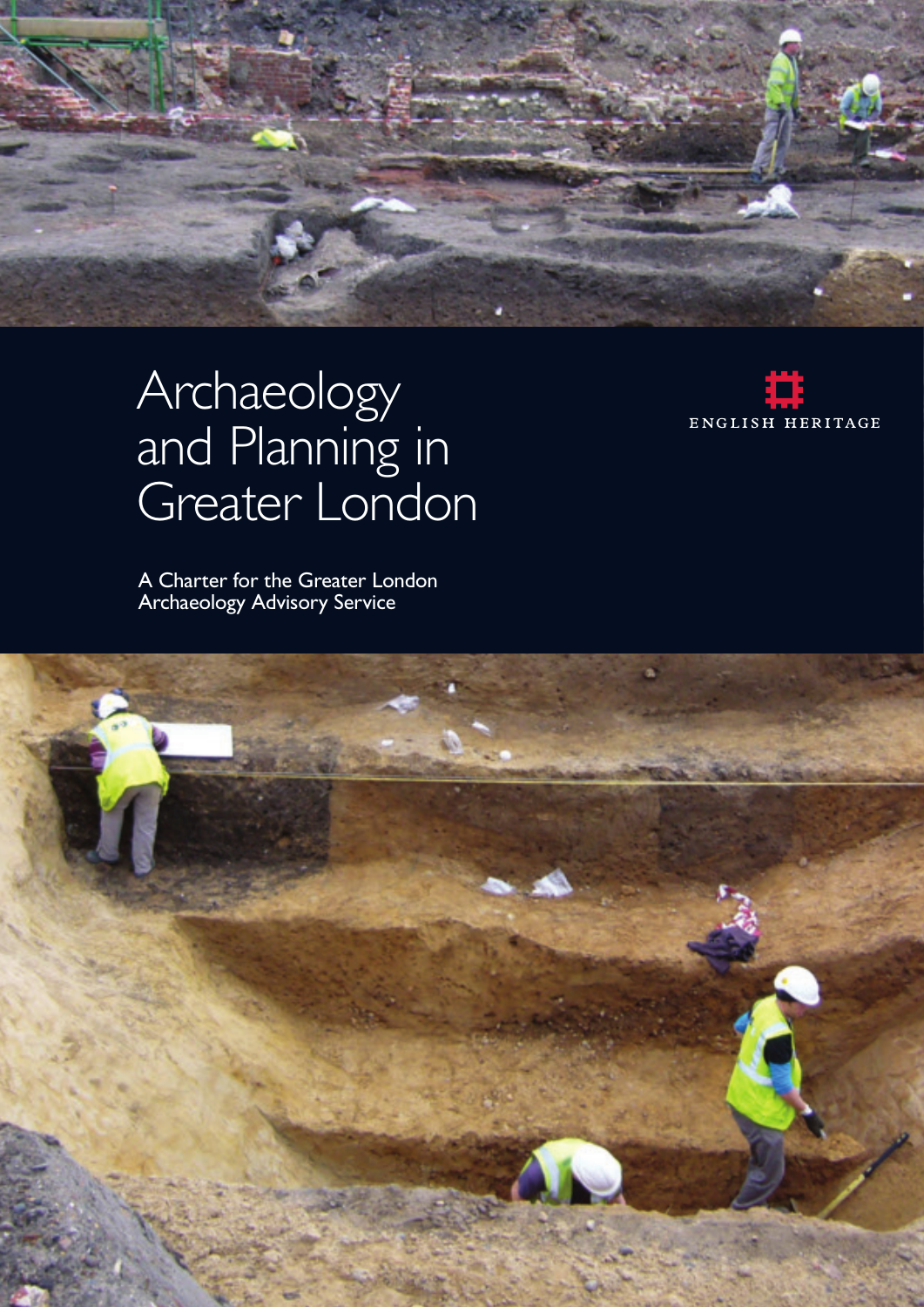

## THE PURPOSE OF THE CHARTER

This Charter sets out how English Heritage will provide archaeological advice in Greater London in accordance with government policy as set out in Planning Policy Statement 5 – *Planning for the Historic Environment*, supported by the *Historic Environment Practice Guide*  issued in March 2010. The charter sets out how the Greater London Archaeology Advisory Service (GLAAS) should be consulted on archaeological issues during the planning process to ensure that there is consistency across London. This Charter sets out the role of GLAAS and how it can work with the boroughs and other partners to sustain and manage the archaeological interest of London's historic environment for future generations.

 The Greater London Archaeology Advisory Service is part of the London Region of English Heritage. It provides expert archaeological advice to local authorities, developers, owners of sites and the wider public. GLAAS can support local planning authorities at every stage of the planning process and can offer advice on:

- archaeological interest and the plan-making process,
- understanding the significance of heritage assets,
- the setting of consistent standards for archaeological work, and
- how knowledge and understanding from archaeological finds and discoveries can be made publicly available.

GLAAS is also responsible for maintaining the Greater London Historic Environment Record (GLHER). This is an important resource which should be used to inform policy development for the historic environment and support its management through the planning process.

#### THE SIGNIFICANCE OF THE ARCHAEOLOGY OF LONDON

Archaeological remains constitute a unique and vital source of information about the communities who have lived in the London area during the last 400,000 years. A rich variety of archaeological sites, ranging from traces of the earliest hunter-gatherers right up to the monuments of London's recent industrial past, survive within the modern metropolis. These sites:

- contain irreplaceable information about our past,
- contribute to our sense of place, and
- are valuable assets for education, leisure, and tourism.

Some are designated as heritage assets but many more have yet to be discovered and reveal further insights into the rich history of the capital. Once destroyed, by accident or design, these assets cannot be replaced.

#### SCHEDULED MONUMENTS

English Heritage London Region has an Inspector of Ancient Monuments and a Historic Environment Field Advisor to advise on the management of London's Scheduled Monuments.

*Any works that might affect a Scheduled Monument, or its setting, will require Scheduled Monument Consent from the Secretary of State, in addition to any planning permission that may be required.Application should be made to the Inspector of Ancient Monuments.* 

There is some financial support available for owners, including programmes run by Natural England. English Heritage can provide assistance on the management and repair of heritage assets where they are at risk. Our Regional Team and Historic Environment Field Adviser can give owners advice on local schemes and general management issues.

COVER: Excavation of a massive Iron Age ditch at Woolwich, that defended a settlement on the banks of the Thames. Medieval pottery kilns were constructed on the filled-in ditch. These discoveries were made during evaluation of the site prior to detailed planning consent being granted, enabling a design to be agreed to conserve significant features. © Oxford Archaeology

ABOVE: The footings to The Theatre, Shoreditch – the very first purpose-built Elizabethan playhouse, where Romeo and Juliet was first performed. The site was not protected by designation, but pre-determination evaluation confirmed the survival of remains of this internationally important building, which will be conserved on the site. © Museum of London Archaeology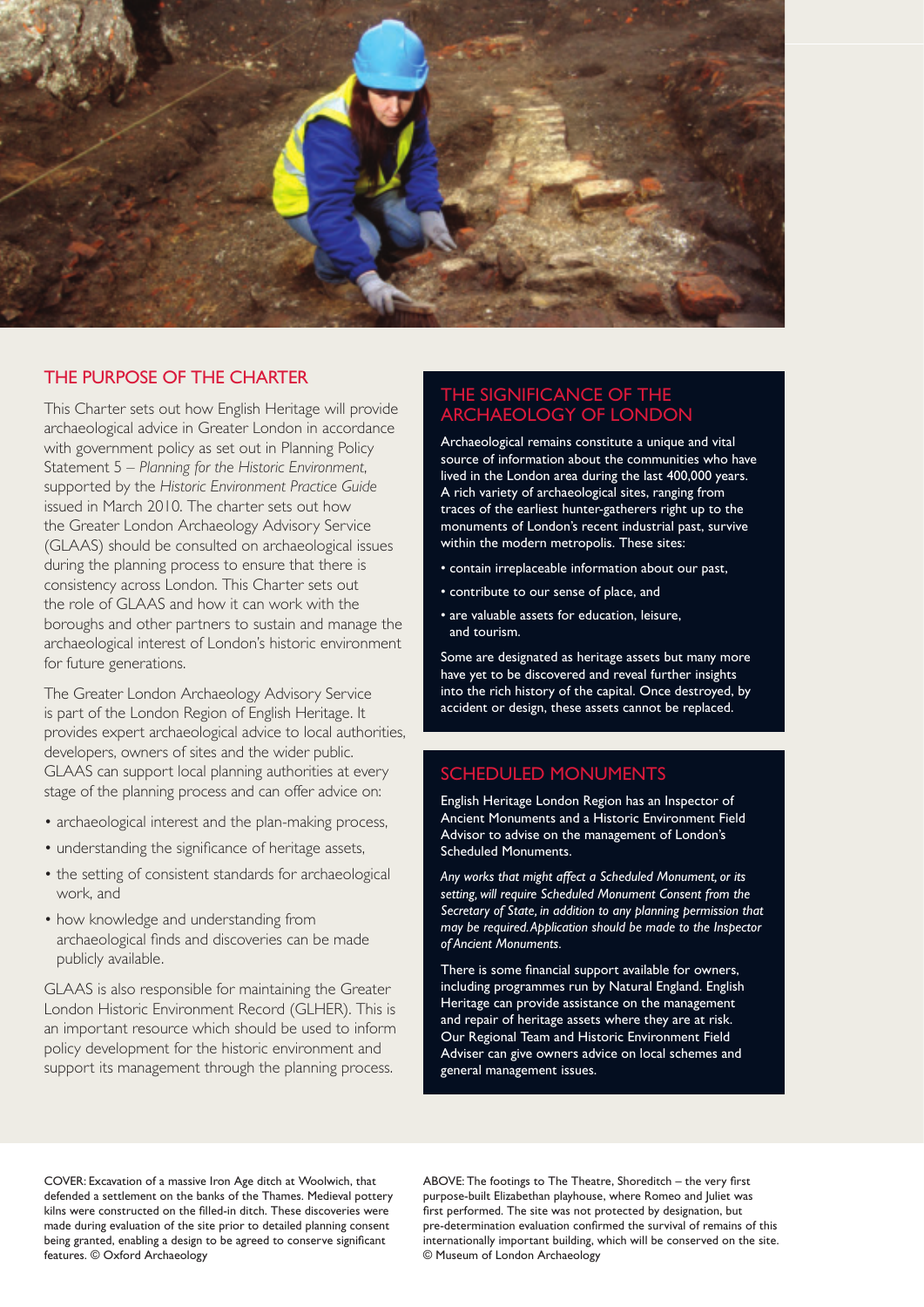## ARCHAEOLOGY AND PPS 5

Planning Policy Statement 5 *Planning for the Historic Environment* sets out the importance of the historic environment and how it should be managed. The historic environment is defined as all aspects of the environment resulting from the interaction between people and places through time. Where elements of the historic environment hold significance they are called heritage assets. Heritage assets can be a building, site, place, area or landscape that is positively identified as having a degree of significance meriting consideration in planning decisions. Significance is the sum of heritage values which includes archaeological value. This may be found in all types of asset.

Effective management of the historic environment requires understanding of significance, whether the site in question is designated or not.

PPS 5 (para. 7) requires that heritage assets are conserved in a manner appropriate to their significance and that

- there should be a presumption in favour of the conservation of designated heritage assets [HE9.1];
- there are many heritage assets with archaeological interest that are not currently designated but are demonstrably of equivalent significance and should be considered subject to the same planning policies [HE9.6];
- • where the loss of whole or part of a heritage asset is justified, the local planning authority should require the developer to record and advance the understanding of what is to be altered or lost [HE12.3].

#### PLAN-MAKING

PPS 5 (HE2 and HE3) stresses the need for sufficient evidence about the historic environment to inform the plan-making process, so that local development frameworks set out a positive, proactive strategy for the conservation and enjoyment of the historic environment in their area, by taking into account the variations in type and distribution of heritage assets and their contribution to the local character and sense of place.

The Greater London Historic Environment Record can help provide a useful resource in which to identify heritage assets in London and understand the contribution of the historic environment including its archaeology to the character of a place.

In addition the GLHER can help predict the likelihood of discovering unidentified assets. Archaeological priority areas can be used to define areas with particular potential for archaeological discoveries, based on current knowledge. This information is also useful when identifying the impacts of development plans upon the historic environment as part of drafting Strategic Environmental Appraisals/Sustainability Appraisals.

# MANAGING ARCHAEOLOGICAL INTEREST IN THE PLANNING PROCESS

# ARCHAEOLOGICAL INTEREST

*'An interest in carrying out an expert investigation at some point in the future into the evidence a heritage asset may hold of past human activity. Heritage assets with archaeological interest are the primary source of evidence about the substance and evolution of places and of the people and cultures that made them.These heritage assets are part of a record of the past that begins with the traces of early humans and continues to be created and destroyed'* 

[PPS 5 Annexe 2]

#### **The English Heritage Charter**

There are established procedures for consulting English Heritage on certain applications that affect designated historic assets (including Scheduled Ancient Monuments, Listed Buildings, Registered Parks and Gardens, Protected Views, Registered Battlefields, Wrecks and Conservation Areas).

 consultation which can be found on the HELM website: These can be found in Circulars 01/01; 01/2006. English Heritage has produced a Planning and Development Charter to enable efficient and informed **www.helm.org.uk/server/show/nav.19675**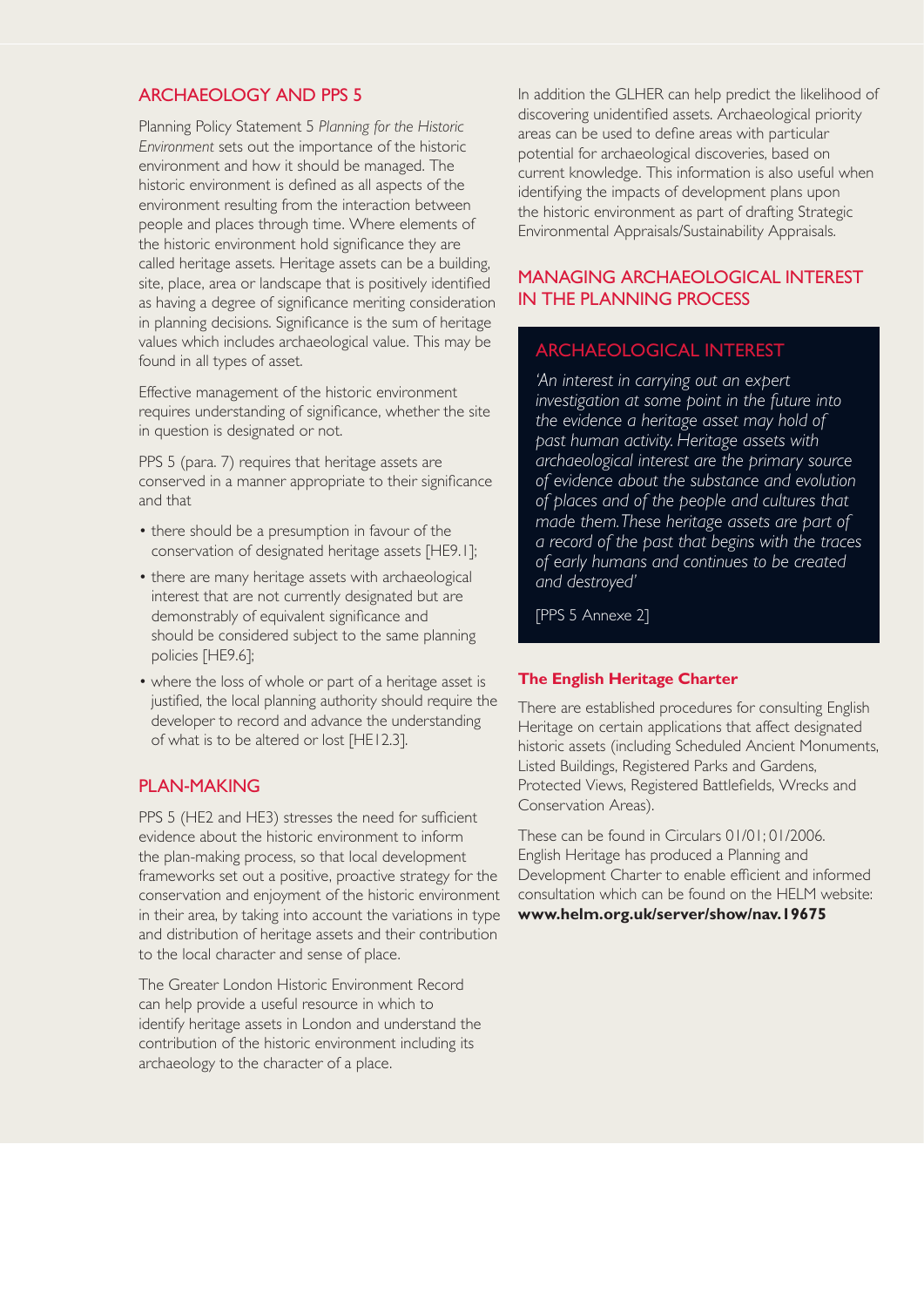

#### **Undesignated archaeological assets**

Many of the principles in that charter are applicable to the management of undesignated sites, including buildings, where there is also potential for archaeological interest. The key to successful management is ensuring that any proposals are supported by appropriate information, and that understanding potential archaeological significance is used to inform proposals at the right stage of the process.

The PPS Planning Practice Guide (paras 58-66) advises that:

- local planning authorities identify any undesignated or local heritage assets during the pre-application stage, or
- assist applicants in identifying such assets at the earliest opportunity.

To do this the local planning authority should encourage potential applicants to seek advice on the archaeological interest in any site, including standing buildings, parks and gardens, landscape features and buried remains, from the GLAAS including relevant entries on the GLHER.

When considering proposals and their potential impact on the archaeological interest of heritage assets (PPS 5 Policy HE 6.1) a local planning authority should have access to expert advice as necessary. The GLAAS should be consulted on any development sites that meet the criteria below, whether at pre-application or application stage.

It is essential that adequate information is submitted prior to any decision being made, usually as an archaeological **desk based assessment**, within the design and access statement when this is required.

 That assessment may identify the need for more detailed **on-site evaluation** to define the nature, extent and significance of any anticipated archaeological interest, before an informed planning decision can be made.

 A further **mitigation strategy**, either to minimise impact through design, or to implement a written scheme of investigation to record and understand the archaeological interest before it is destroyed by development, can then be secured by planning condition.

#### **Planning Conditions to Secure Recording**

In some cases a pre-determination evaluation is not feasible or appropriate, in which case both evaluation and the subsequent mitigation strategy must be secured either by one staged planning condition or several individual conditions.

The GLAAS can provide advice to ensure that:

- the wording of conditions is appropriate to manage the archaeological interest;
- a suitable written scheme of investigation is submitted, and
- the written scheme of investigation be approved for implementation.

GLAAS also provides advice on best standards for

- on-site investigation,
- community engagement,
- post-investigation analysis,
- publication of results that further our understanding,
- archiving of the information produced.

Through our standards and guidance papers available at **www.english-heritage.org.uk/glaas** 

> GLAAS Publications > Guidance Papers

ABOVE LEFT: Building recording at King's Cross Station, Grade 1 Listed Building, to inform an application for significant alterations, and to ensure a permanent record of changes to the structure. © Museum of London Archaeology

ABOVE RIGHT: Recording parts of the waterwheel of a tidal mill in Greenwich, constructed in AD1190. This has been fully excavated and significant parts will be conserved and displayed in a local museum. © Museum of London Archaeology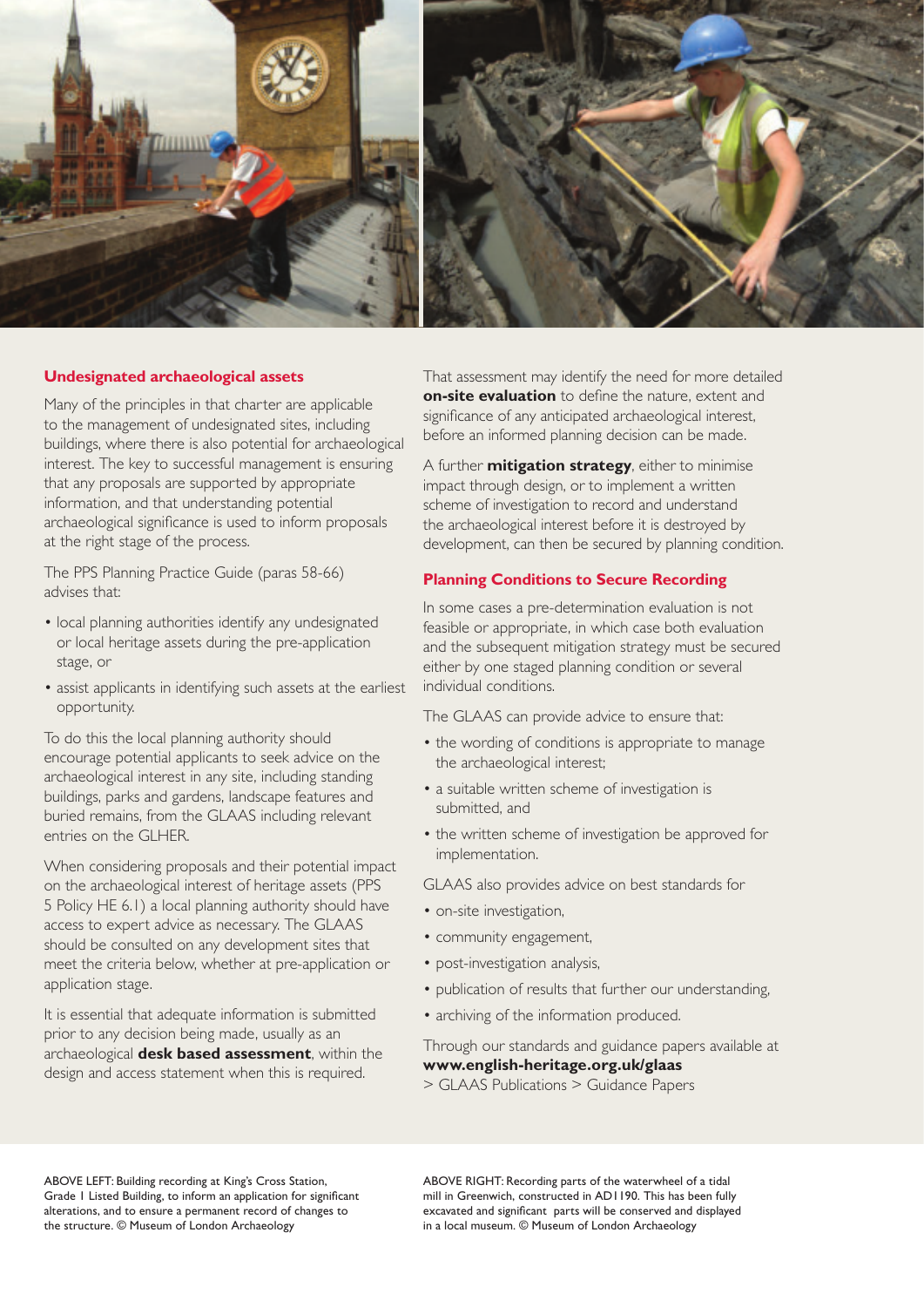# RECOMMENDED WORDING PROGRAMME OF INVESTIGATION

**A)** No demolition/development shall take place/ commence until a programme of archaeological work including a Written Scheme of Investigation has been submitted to and approved by the local planning authority in writing. The scheme shall include an assessment of significance and research questions; and:

- **1** The programme and methodology of site investigation and recording.
- **2** The programme for post investigation assessment.
- **3** Provision to be made for analysis of the site investigation and recording.
- **4** Provision to be made for publication and dissemination of the analysis and records of the site investigation.
- **5** Provision to be made for archive deposition of the analysis and records of the site investigation.
- **6** Nomination of a competent person or persons/ organisation to undertake the works set out within the Written Scheme of Investigation.

**B)** No demolition/development shall take place other than in accordance with the Written Scheme of Investigation approved under condition (A).

**C)** The development shall not be occupied until the site investigation and post investigation assessment has been completed in accordance with the programme set out in the Written Scheme of Investigation approved under condition (A) and the provision made for analysis, publication and dissemination of results and archive deposition has been secured.

This generic condition is intended to cover investigation of all asset types, including buildings, parks and gardens, landscapes and buried archaeology. It may be adapted for specific site circumstances.

Additional conditions may be used, in particular to reserve foundation design details, which may be necessary to ensure conservation of archaeological remains in situ; or for fencing parts of sites to protect them from construction activities.

# HELPING US TO HELP YOU: CRITERIA FOR CONSULTATION

 These criteria should be used by local planning authorities, or planning applicants, as a guide to identify which sites should be referred to GLAAS for archaeological advice at pre application stage; which sites should have archaeological statements to validate them at application; and which sites require expert advice before and after determination of an application:

- a site in an archaeological priority area (defined in UDP/LDF) where proposed works could affect archaeological remains below ground level, �
- all sites on or near a Scheduled Ancient Monument,
- all sites of 0.4 hectares or larger not in a priority area,
- all applications for a scoping opinion for an Environmental Impact Assessment, supported by an EIA, or Environmental Statement,
- all applications where supported by an archaeological desk-based assessment as part of a design and access statement,
- buildings, parks or gardens of historic interest for which demolition or significant alteration is proposed,
- all submissions to discharge archaeological or recording conditions,

• appeals.

#### **Documentation**

To enable us to respond efficiently all consultations (with the exception of appeals) must be supported by full documentation, including:

- site location plan,
- plans and elevations of existing and proposed structures,
- any supporting environmental statement,
- design and access statement and historic environment assessment if separate,
- geotechnical investigations, where undertaken,
- any historic building survey.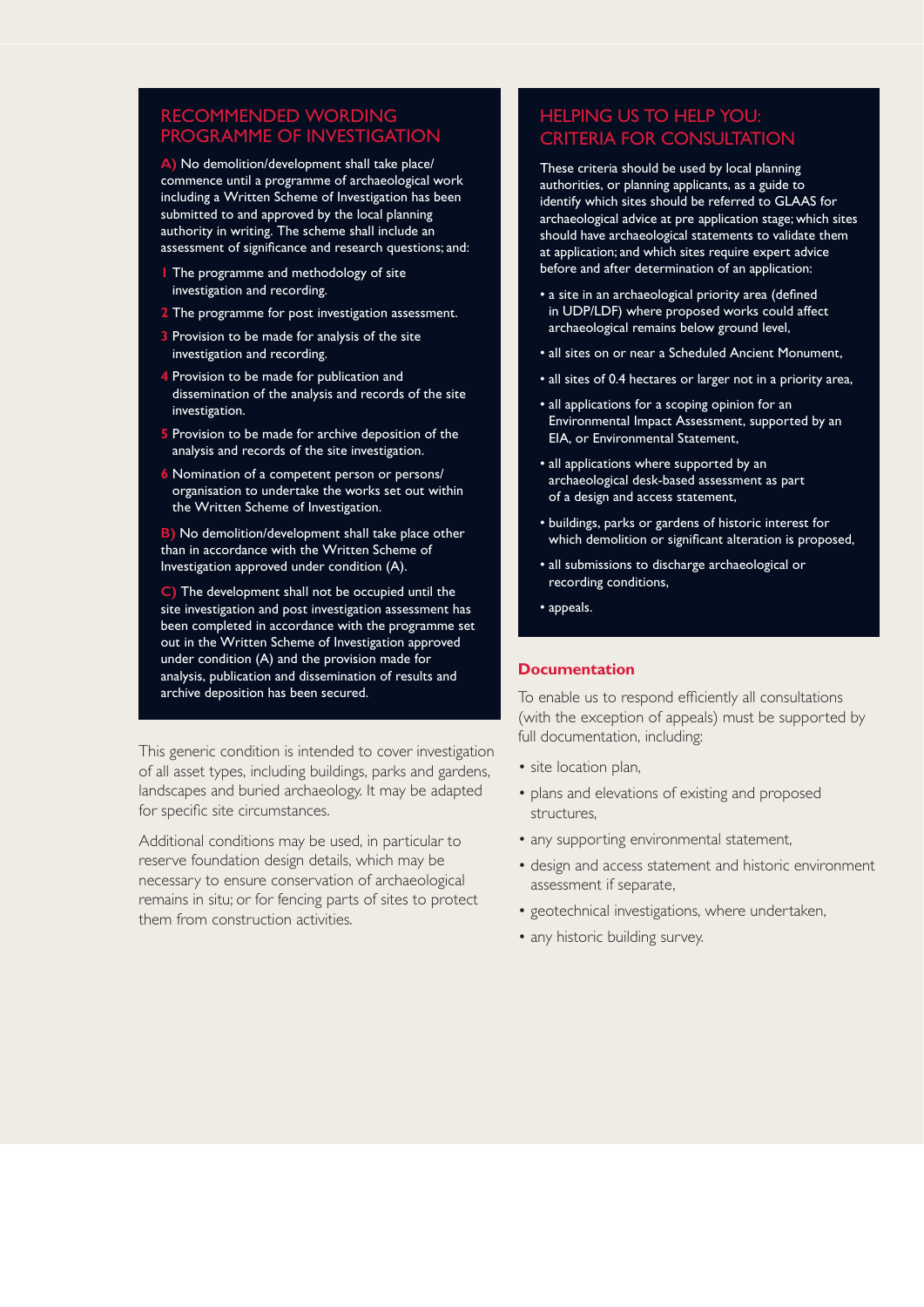# Historic Environment Advice and Local Authority Processes



# STANDARDS & GUIDANCE

The GLAAS Standards Papers set out standards that should be applied across Greater London, to ensure consistency of archaeological practice and inter-site comparisons.

**www.english-heritage.org.uk/glaas** > Publications > Guidance Papers

The Institute for Archaeologists set Standards for the profession, and maintain a Register of Archaeological Organisations **www.archaeologists.net**

English Heritage provide Guidance papers on a wide range of historic environment practice, which can be found on the HELM website **www.helm.org.uk**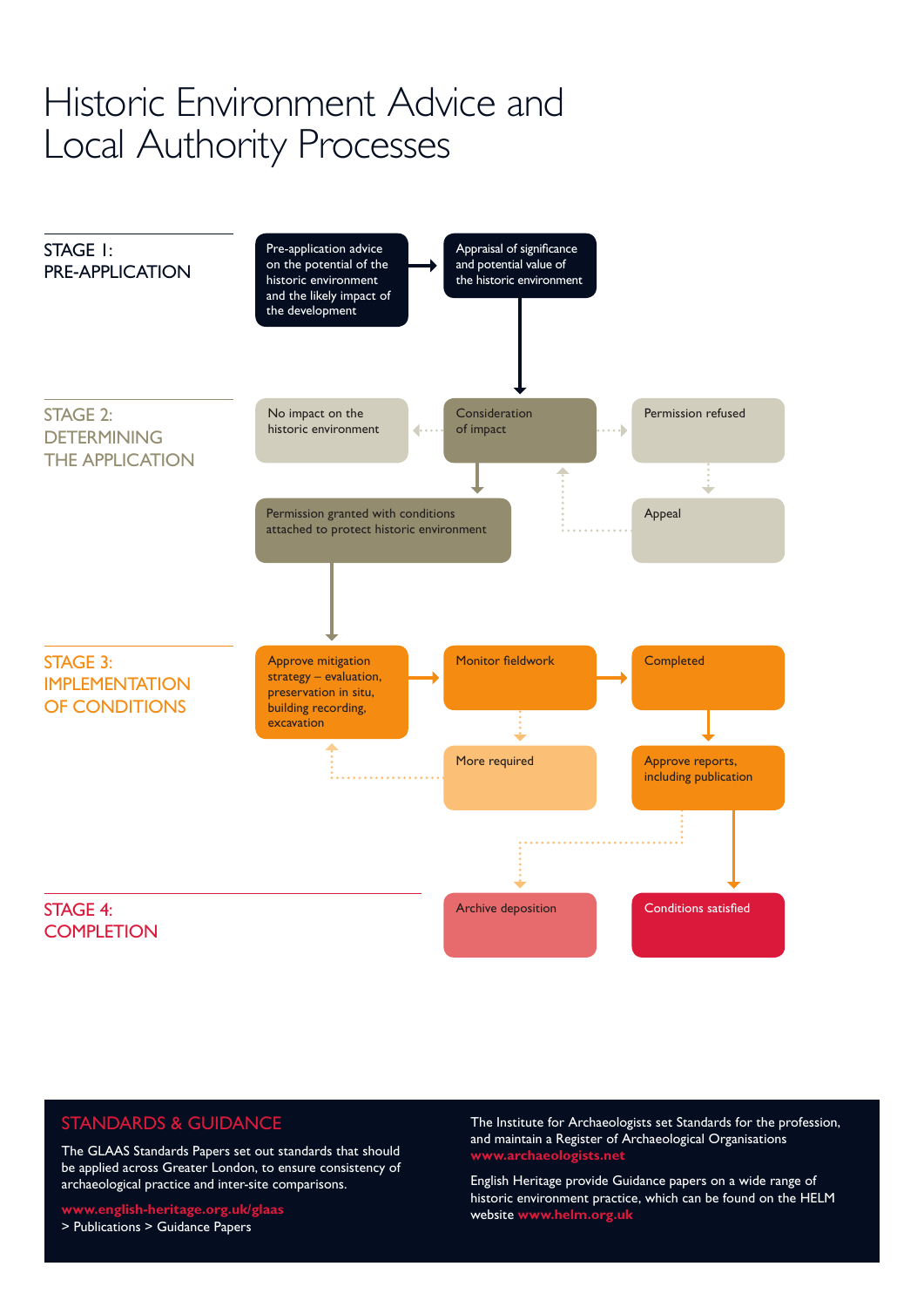#### GLAAS WILL ADVISE:

- whether the archaeological interest of the asset(s) has been properly identified;
- on potential mitigation to conserve the potential archaeological interest; and
- on proportionate measures to record any loss of archaeological interest through the written scheme of investigation, where appropriate.

When planning permission has been granted with archaeological or recording conditions attached, GLAAS should be notified to monitor and advise on the subsequent discharge of those conditions.

Where an application is refused because of potential harm to archaeological interest on the basis of expert advice, the planning authority should notify GLAAS to consider whether further support is required.

GLAAS will also discuss any aspects of our advice directly with the applicants, their agents or their appointed archaeological organisations. However any formal advice will always be addressed to the local planning authority.

### THE GREATER LONDON HISTORIC ENVIRONMENT RECORD

 The Greater London HER (formerly the Greater London Sites and Monuments Record) manages the most complete computerised database of designated and non-designated historic assets (sites of archaeological and historic importance) within Greater London.

The database, one of the largest in the country, contains over 72,000 records from the earliest human occupation of the area that is now Greater London through to the Cold War. The GLHER also includes information on references and supporting material, some of which is held by the GLHER. This includes a small reference library, copies of historic maps, journal articles, a copy of the original archaeological card index for Greater London and 6,800 archaeological and building records reports linked to the GLHER database.

#### **Consulting the GLHER**

The main role of the Greater London HER is to provide information on the known historic environment in order to inform decision making in the planning process, but also to enhance understanding of the historic environment of Greater London generally.

For those wishing to visit the record personally there is a public access desk available with a computer holding the GLHER database and associated Geographic Information System (GIS). An appointment must be made in advance in order to ensure staff are available to show visitors how to locate information and use the GLHER database.

For those unable to visit the record personally, GLHER information can be telephoned, emailed or posted. Generally this information includes:

- an html file or PDF of GLHER records,
- details of any designated assets and,
- a map of the search area.

Additionally the GLHER can be viewed via the Historic Environment portal: the Heritage Gateway (from Spring 2011). Please note that this is not a full version of GLHER database and is only updated periodically. As such it is not intended, for commercial and planning work, to be a substitute to a GLHER consultation; only to initially indicate the potential importance and significance of Greater London historic assets.

#### To request a search please email: **glher@english-heritage.org.uk**

Tel: 020 7973 3731; 020 7973 3779

#### **London Boroughs – GLHER Access**

The recently published PPS5, and its supporting guidance, sets out major changes to the planning system; highlighting the important role HERs can play in informing decision making and policy, and that local planning authorities should either maintain or have access to an HER. In addition, as a minimum, planning applicants should consult the relevant HER as part of their application.

To ensure that the London boroughs have a sound evidence base to inform decision making and policy the GLHER will:

- seek to develop stronger links with the London boroughs, and
- identify ways of supplying GLHER data in a format that can be used with borough planning systems, and
- establish regular data exchange.

To improve applicants, their consultants, and other GLHER users access to historic environment information, and the range of information available the GLHER will:

- identify data held by London boroughs, particularly local lists, which would enhance the GLHER, and with the London boroughs investigate how to access this data,
- establish regular data exchange between the London boroughs and the GLHER, and
- ensure that GLHER information on the Heritage Gateway is updated no less that four times a year.